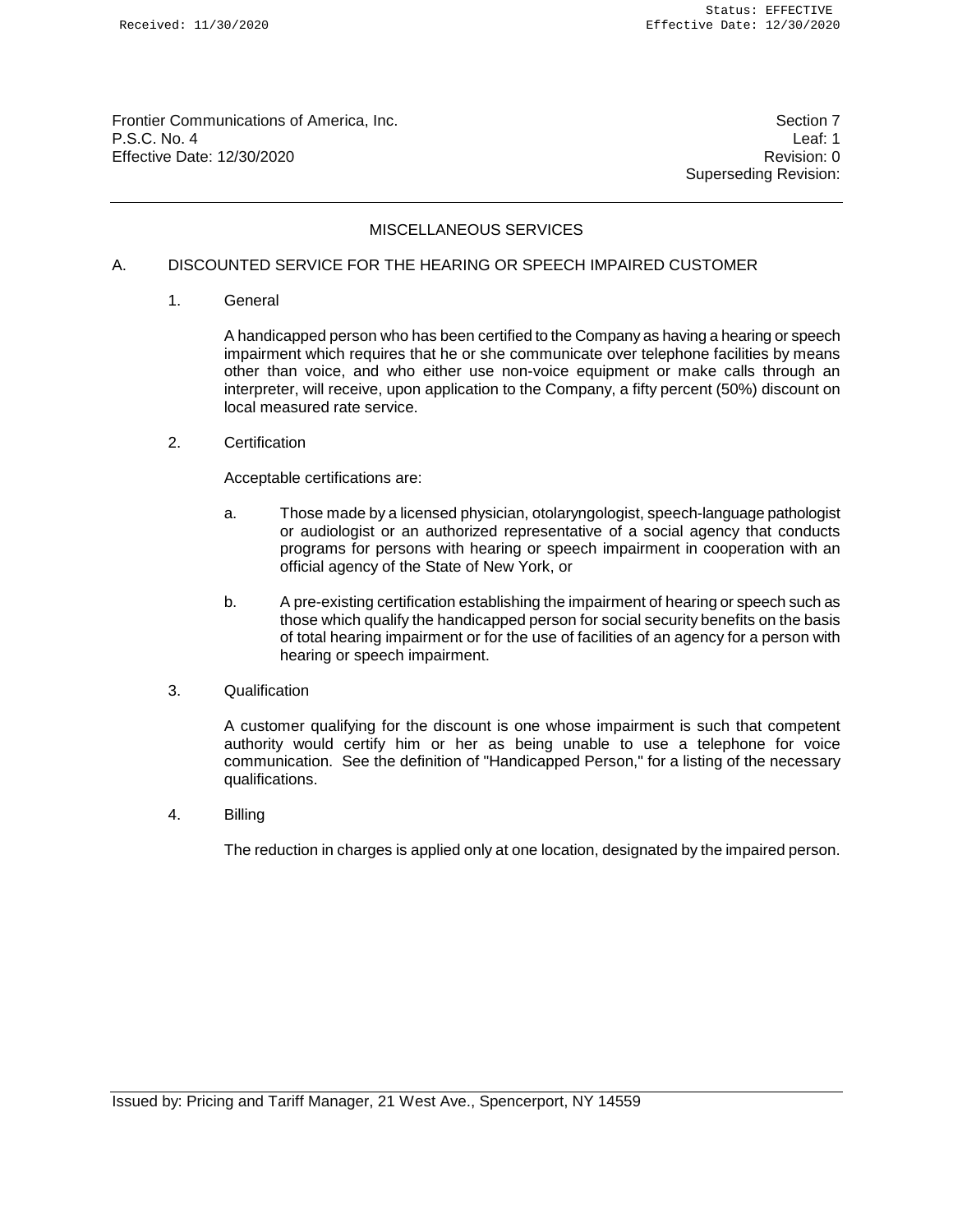Frontier Communications of America, Inc. Section 7 Number 2012 19:30 Number 2014 P.S.C. No. 4 Leaf: 2 Effective Date: 12/30/2020 **Revision: 0** 

Superseding Revision:

## MISCELLANEOUS SERVICES

## B. NEW YORK RELAY SERVICE

1. General

The Company will provide access to a telephone relay center for Relay Service. The service permits telephone communications between hearing and/or speech impaired individuals who must use a Telecommunications Device for the Deaf (TDD) or a Teletypewriter (TTY) and individuals with normal hearing and speech. The Relay Service can be reached by dialing an 800 number. Specific 800 numbers have been designated for both impaired and nonimpaired customers to use.

- 2. Regulations
	- a. Only intrastate calls can be completed using the New York Relay Service under the terms and conditions of this Tariff and/or Catalog.
	- b. Charges for calls placed through the Relay Service will be billed as if direct distance dialed (DDD) from the point of origination to the point of termination. The actual routing of the call does not affect billing.
	- c. Calls through the Relay Service may be billed to a third number only if that number is within the State of New York. Calls may also be billed to calling cards issued by the Company or other carriers who may choose to participate in this service.
	- d. The following calls may not be placed through the Relay Service:
		- 1) calls to informational recordings and group bridging service:
		- 2) calls to time or weather recorded messages;
		- 3) station sent paid calls from coin telephones; and
		- 4) operator-handled conference service and other teleconference calls.
- 3. Liability

The Company contracts with an outside provider for the provision of this service. The outside provider has complete control over the provision of the service except for the facilities provided directly by the Company. In addition to other provisions of this Tariff dealing with liability, in the absence of gross negligence or willful misconduct on the part of the Company, the Company shall not be liable for and the customer, by using the service, agrees to release, defend, and hold harmless for all damages, whether direct, incidental or consequential, whether suffered, made, instituted, or asserted by the customer, or by any other person, for any loss or destruction of any property whatsoever, whether covered by the customer or others, or for any personal injury or death of, any person. Not withstanding any provision to the contrary, in no event shall the Company be liable for any special, incidental, consequential, exemplary, or punitive damages of any nature whatsoever.